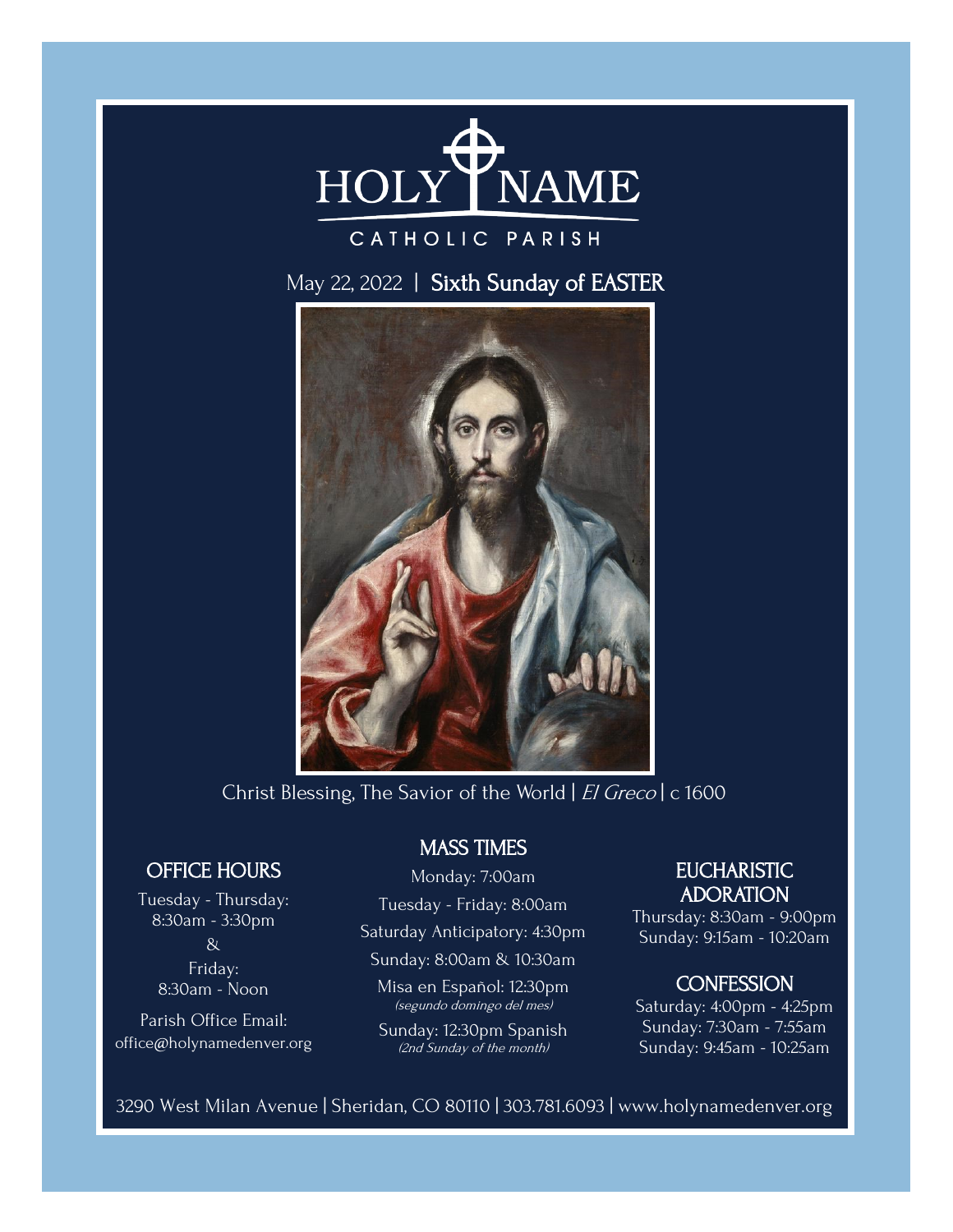# HOLY NAME CATHOLIC PARISH Sheridan, Colorado | May 22, 2022

# PARISH STAFF

PASTOR: Reverend Daniel Cardó | pastor@holynamedenver.org DEACON: Juan Fernando Sardi | jfsardi@holynamedenver.org DEACON: Don Schaefer | 720-284-2203 | denverdeacondon@comcast.net BUSINESS MANAGER: Cheryl Hall | business@holynamedenver.org APOSTOLATE COORDINATOR: Anna Schultz | outreach@holynamedenver.org SECRETARY: Joni Sanderson | office@holynamedenver.org | 303-781-6093 MUSIC DIRECTOR: Angie Woods | music@holynamedenver.org YOUTH DIRECTOR: Chris Lanciotti | 720-630-5840 | mariangroups@holynamedenver.org

RELIGIOUS EDUCATION DIRECTOR: Sue Capraro-Back | 303-437-8104 scapraroback1@gmail.com

MAINTENANCE/CUSTODIAN: Juan Gonzalez

# SACRAMENTAL EMERGENCIES

Call Parish Office at 303-781-6093 / extension 200

# SACRAMENTAL PREPARATION

Baptism • Matrimony • Funerals • Annulments Contact Deacon Don at least one month prior to Baptism and at least ten months prior to Wedding

 Rite of Christian Initiation for Adults (RCIA): Contact Parish Office: office@holynamedenver.org | 303-781-6093

FLOCKNOTE To receive Holy Name News+Events visit: flocknote.com/holynamedenver or contact the Parish Office

#### FORMED.ORG Make 'Formed' part of your week! Register at formed.org/signup · Enter: parish zip code (80110)

Select your parish  $\cdot$  Register with your name and email address KIDS: The Jesus Stories (video)

TEENS/ADULTS: Saint Philip Neri: *I Prefer Heaven (video)* 

ADULTS: Saint Philip Neri: The Apostle of Joy / True Reformers: The Saints of the Reformation with Dr. Christopher Blum (video) | The Life of St. Philip Neri by Antonio Gallonio (book)

# PRAYER INTENTIONS

# **STEWARDSHIP**

 \*\*\*Due to early bulletin submissions, the May 15, 2022 offertory numbers will be published in the May 29, 2022 bulletin.\*\*\*

SUPPORT HOLY NAME with eGiving

Have you made a switch to eGiving? Sign up from your computer or smartphone and set up a recurring donation or make a one-time gift.

Visit faith. Direct/CO1063 or download the app and use our code: CO1063. You can also text the word ENROLL to 720-677-8480 to get started/

SAINT VINCENT de PAUL SOCIETY

Call 303-781-6093 / extension 123 for assistance

KNIGHTS of COLUMBUS Council 8539 Call 303-781-6093 / extension 110

# **ARCHBISHOP'S CATHOLIC APPEAL**

Gifts to the Archbishop's Catholic Appeal are immediately invested in works of mercy, education, and charity.

To make an immediate impact on our faith community visit www.archden.org/givetoday or call 303-867-0614.

MACC INTENTIONIC

| <u>IV MEIN II VI LI VI I VI VI</u>                                                                                                                                                                                          | IVIAJJ INTENTIUNJ        |                    |                                       |                          |  |
|-----------------------------------------------------------------------------------------------------------------------------------------------------------------------------------------------------------------------------|--------------------------|--------------------|---------------------------------------|--------------------------|--|
| To add a loved one, write their name(s) on the<br>Prayer Intention List in the Adoration Chapel vestibule,                                                                                                                  |                          | MASS:              | <b>INTENTION:</b>                     | <b>REQUESTED BY:</b>     |  |
| or contact the office to <u>include or remove</u> loved ones.                                                                                                                                                               | Sat 5/21                 | 4:30 <sub>pm</sub> | † Richard Vitry                       | Bethany Group            |  |
| <b>pr Those in Need of Healing:</b> Michael DeHerrera,<br>rysti Nevaeh, Vivian Adams, Lily Richmeier, Christine                                                                                                             | Sun 5/22                 | 8:00am             | † Richard & Peggy Adams               | Paul & Linda Sienkiewicz |  |
| oelsken, Kathy Conway, Joshua J., Jude Ortega, Sylvia<br>rtega, Christi & baby August Palmore, Carol Vitry, Tery                                                                                                            |                          | 10:30am            | Parishioners                          | Mike & Cindy Rappana     |  |
| eccons, Dean Davenport, Joan Lefevre, Cindy Schulze,<br>usan Adams,  Chris Young, Willie Ulibarri, Rebekah<br>ardúno, Mitchell Jones, Robert Padilla, Annita Cisneros,<br>llen Family, Lillian Kandybowicz, Mike Antonacci, | Mon 5/23 7:00am          |                    | <sup>†</sup> Poor souls in purgatory  |                          |  |
|                                                                                                                                                                                                                             | Tue 5/24                 | 8:00am             | † Mike Berlin                         | Liz Berlin               |  |
| eonard Cardenas, Cathy Weathers, Cindy Neighbor,<br>ayla Martinez, Benita Martinez, Diana Varns, Dolly                                                                                                                      | Wed 5/25 8:00am          |                    | † Mary Ann Custy                      | The Custy Family         |  |
| uquette, Lavie Gallegos, Nina & Noel Schloegel, Chris<br>allegos, Sheri Vega, Forest Coronado                                                                                                                               | Thu 5/26                 | 4:30am             | Ed & Bonnie Blackford                 | Jim & Roberta Chase      |  |
| <b>or the Recently Deceased:</b> John Davies, Thomas<br>ckson, Robert Pomeroy, Jessica Anderson, Gerald                                                                                                                     | Fri 5/27                 | 8:00am             | <b>t</b> Peter White                  | Mick & Patty Kelly       |  |
| eefover, Angie Adamo, Armando Zamora, Deacon Paul<br>rimm, Deacon Warren Lybarger, Deacon Al Sanchez,                                                                                                                       | Sat 5/28                 | 4:30am             | Parishioners                          |                          |  |
| ev. John Krenzke, Deacon Tom Quinlan                                                                                                                                                                                        | Sun 5/29                 | 8:00am             | Parishioners                          |                          |  |
| THE 2022 MASS INTENTION BOOK IS FULL.<br>The 2023 Mass Intention book will be available mid summer.                                                                                                                         | Ascension<br>of the Lord | 10:30am            | First Holy Communicants & Confirmandi |                          |  |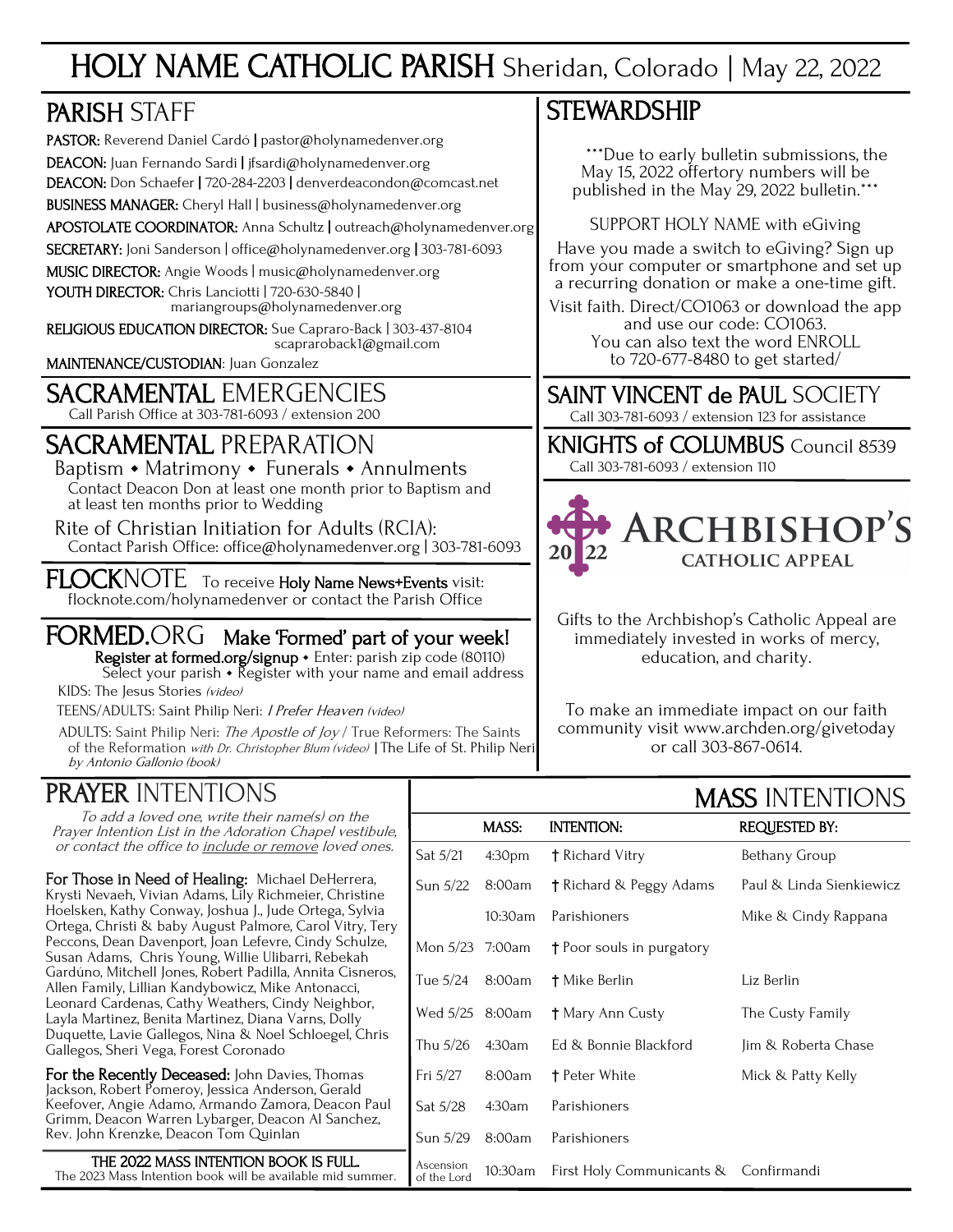| $\propto$                | 22 SUNDAY                                                           | 23 MONDAY                                 | 24 TUESDAY           | 25 WEDNESDAY                      | <b>26 THURSDAY</b>                            | 27 FRIDAY                         | <b>28 SATURDAY</b>       |
|--------------------------|---------------------------------------------------------------------|-------------------------------------------|----------------------|-----------------------------------|-----------------------------------------------|-----------------------------------|--------------------------|
|                          | <b>Sixth Sunday of EASTER</b>                                       | <b>7am-Mass</b><br><i>(for the souls)</i> | 8am-Mass             | Saint Bede the<br>Venerable.      | Saint Philip Neri,<br>Priest                  | Saint Augustine<br>of Canterbury, |                          |
|                          | 30-7:55am-Confession?                                               | in purgatory)                             |                      | Saint Gregory VII,                | 8am-Mass                                      | Bishop                            |                          |
|                          | 8am-Mass                                                            | Please note:                              |                      | Saint Mary<br>Magdalene de' Pazzi | 8:30am-9pm                                    | 8am-Mass                          |                          |
|                          | 9am-Catechist<br>Appreciation Breakfast                             | there will be<br>no 7am Mass              |                      | 8am-Mass                          | Eucharistic Adoration                         |                                   | 4pm-4:25pm<br>Confession |
|                          | 9:45-10:20am-Confession                                             | next week on<br>Memorial Day              |                      |                                   | 9am-Denver Catholic<br><b>Biblical School</b> |                                   | 4:30pm-Knights of        |
|                          | 10:30am-Mass                                                        |                                           | 1pm-Yarners          | <b>SUMMER BREAK</b>               | 9:30am-Rosary                                 |                                   | Columbus Degree          |
| $\overline{\bm{\omega}}$ | 11:30am-Sacristan Tea                                               |                                           |                      | No Teen Marian<br>Group meetings  | 10am-Funeral: Gerald<br>Keefover              |                                   | Ceremony<br>4:30pm-Mass  |
| PAR                      | Knights of Columbus<br>membership drive after<br>all weekend Masses | Parish Office<br>closed                   | $7pm-$<br>AA Meeting |                                   |                                               |                                   |                          |

KNIGHTS OF COLUMBUS MEMBERSHIP DRIVE Saturday & Sunday, May 21st & 22nd after all Masses

**THE MARYS** will be moving to their summer schedule from June through August. Their meetings will be the first Tuesday of the month from 9:00am through 10:30am. I

#### HEARTS of the KNIGHTS: Annual Baby Bottle Boomerang Baby bottles will be making an appearance once again

throughout May! The baby bottles remind children to earn money for others by doing extra chores. Take a bottle  $\cdot$  Fill with loose change  $\cdot$  Return!

Funds will be donated to Catholic Charities' Marisol Family. They provide basic material assistance to families with young children throughout Colorado. Thank you!

SENIOR SUMMER LUNCHEON! | Hearts of the Knights SAVE • THE • DATE

Tuesday, June 7th | Doors open-11:00am | 11:30am-Lunch Please plan on joining us for lunch and special entertainment! (the lunch will include gluten-free options)

#### SAINT JUNIPERO SERRA VOCATION CROSS PRAYER BOX

Throughout the month of May, the Troy & Sarah Hodack Family will pray for vocations to the Priesthood, Deaconate and Religious Life with the prayer box. To reserve the prayer box for June and future months, please call Kit Hooyboer at 303-794-7325.

VOLUNTEERS NEEDED helping to water the beautiful flower pots throughout the summer and early fall every 2-3 weeks.

ALLEN & MAUREEN STONE  $\bullet$  60th WEDDING ANNIVERSARY



Congratulations to parishioners Al and Maureen Stone who are celebrating their 60th Wedding Anniversary! Married May 12, 1962 Chicago, Illinois

Al and Maureen have two sons and two daughters: Tom, Susan, Katie and Stephen and they have six grandchildren: Kirsten, Matt, Maggie, Jimmy, Jack, and Shannon. Al is formerly the owner of Braconier Mechanical/Plumbing. Maureen and Al enjoy golfing and spending time with friends and family.



#### PARISH NEWS REBUILDING CULTURE SERIES SPRING 2022

(email Anna: outreach@holynamedenver.org to register)\*

#### JUNE EVENTS

FATHER/SON MECHANICAL ADVANTAGE with Philip Pedry Saturday, June 11th at 10:00am Fathers and sons will bond over levers, pulleys and other mechanical things. Learn basic and practical rigging skills from an arborist and avid rock climber! All ages are welcome! FULL- sign up for waitlist\*

THE ART OF HOSTING with Kate Wheaton New Date  $\sim$  Saturday, June 18th at 10:00am Parishioner, Kate Wheaton will host a lovely, informative brunch in her home while sharing hosting tips and tricks.

HIKE & MOUNTAINSIDE REFLECTION Saturday, June 18th at 7:00am (meet at Holy Name) Sodalit brother, Chris Lanciotti will lead a moderate hike with a reflection on care for creation. (3+ miles for ages 10 and up)

BEER, 'BUCH' & BREAD | Thursday, June 23rd at 7:00pm Calling those who make their own beer, kombucha, and/or bread. (all three involve yeast!) There will be a competition and practical tips for how to get brewing and baking. Sampling and voting for your favorites is open to all! To compete, please register online.

# PASTOR'S CORNER

Dear brothers and sisters,

One of the wonderful aspects of our faith is that we follow those who came before us, having the vantage point of 2,000 years of history. In particular, the experience of the first disciples is always a source of inspiration and an occasion to learn.

When we read the Gospels, we can see that they were often confused, and we can appreciate how hard it must have been for them. Today we hear Jesus saying words that might have been difficult to understand. He was announcing his departure and promising an Advocate. What could they have understood by this Advocate? Of course, now we know. The Holy Spirit is the Advocate, the Paraclete whose mission is to teach us everything and remind us of what Jesus has told us.

In a couple of weeks we will close the Easter season with the celebration of Pentecost. May these days be an occasion to be more aware of the mysterious, essential, and silent work of the Holy Spirit in our lives, so that we can be led more fully to the love of the Trinity.

With my prayers, Fr. Daniel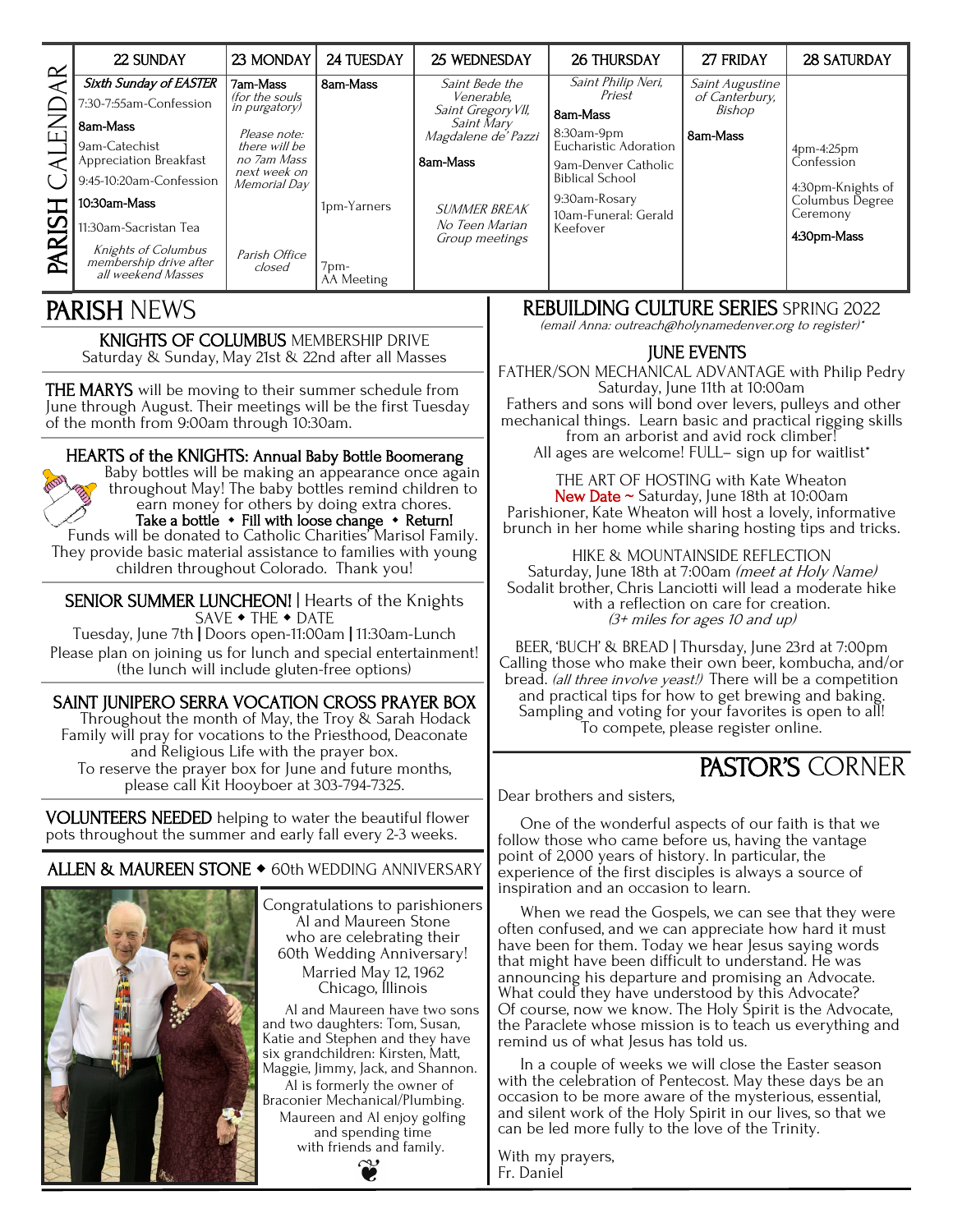# HOLY NAME CATHOLIC PARISH Sheridan, Colorado | May 22, 2022

## SUE CAPRARO-BACK • CELEBRATION RECEPTION on Sunday, June 5th (following the 10:30am Mass)



Come and join together to celebrate and thank Sue for 16 years of joyful service and commitment to our Religious Education and Sacramental preparation Program!

Sue began as a catechist and 4 years later she became the Director of Religious Education for Holy Name Catholic Parish.

She generously gave of her love, time and talents in this role for the past 12 years!

With abundant gratitude, we thank Sue for her years of dedication and her genuine love for the children and their families which is a reflection of Jesus' love.



# **MOTHER'S DAY MASS REMEMBRANCES** FOR THE MONTH OF MAY

#### $\mathcal{C}$  in honor of:

- Nelia I. Cammayo from Dolly Tafoya Scholastica Sandoval from Judy Sandoval Connie Zempel from John & Joni Sanderson
	- Patricia Boschini and Nicole Cardin from Fernando & Rachel Boschini Cathy Innerst from Sean & Cathy Innerst
		- \* Kim Kovach and Ana de Jesus Escaleira from André Escaleira \* Barbara Salinas from Terry & Pamela Salinas \*
			- Gloria Cordova from Mike & Nancy Cordova Nina Navarrete from Steve & Mercy Contreras
				- \* Mabel Saffer, Yvonne Saffer and Judy Surprenant from Diane Saffer \*

#### **i** IN MEMORY OF:

- **\* Frances Martinez and Ramoncita Trujillo** from Irene Trujillo **\* Anna Colburn** from Mike & Nancy Cordova **\***
- Ottilia Todeschi and Mary Stephens from Joseph & Carol Todeschi Dominica U. Cammayo from Dolly Tafoya •
- Regina Lechman, Betty Thoma and Patsy Smith from Mike & Leanne Thoma Lillian Kandybowicz from Judy Sandoval •
- \* Alice Strick from Walter Strick \* Mary Conley and Margaret Rossi from Mary Rossi \* Pauline Narud from LaVerne Dillard \*
- Eumelia Maestas and Martha Madrid from Estella Spurlock La Breche & Trudy La Breche from Shonna La Breche • Antonia Sanchez from Susie Atencio • Yolanda Fitswilliams and Jean Munn from Mike & Kathy Salomonson•
- Minnie Edrich and Mary Bray from Margaret Bray Carolyn Miller and Dorene O'Connor from Ryan & Sarah O'Connor Helen Supan, Anna Supan and Lynne Marie Smith from Terry & Pamela Salinas • Teresita Colton from Dung & Catherine Dinh
- Della Waschak and Claire Hermann from Edna Hermann Mary Kossik and Julia Gurshaw from Joseph & Patricia Kossik •
- Genevieve Rockwell and Betty Innerst from Sean & Cathy Innerst Emma Bernal and Manuelita Strock from Anne Asher •
- \* Mary Scherer and Catherine Naughten from Harold & Geri Danz Cardenas \* Mary Virginia Juch and May Kyle from Pat Kyle \*
	- Martha Popovich, Mary Jelniker, Marianne Jelniker and Irene Giba from Don Jelniker
		- Josephine Docherty, Mary Tafoya and Evonna Souter from Joan Docherty
			- **Millie Quintana and Ruth Cardenas** from Leonard & Vivian Cardenas
			- **\* Regina Skok and Winnie Wooden** from Neal & Christine Wooden  $\bullet$



#### IN MEMORY OF GERALD 'JERRY' KEEFOVER

Funeral services for Gerald Keefover, former parishioner will be held on Thursday, May 26th. The Mass will be celebrated by Fr. Ronald Cattany at 10:00am and will be preceded by the rosary at 9:30am. Gerald died April 25, 2022 at 80 years of age.

Jerry was born in Denver on March 21, 1942. He married Linda Schoenberger on February 1, 1963 at All Saints Catholic Church in Denver. Jerry and Linda had a son, Mark.

Jerry and Linda were members Holy Name and sang in the choir for many years.

 A proud Vietnam Veteran in the United States Army, Jerry served from March 1966 through February 1969. He was a machinist and janitor.

Jerry will be buried in Fort Logan National Cemetery at 11:15am after the Funeral Mass. A reception will follow in the Saint Agnes Center.